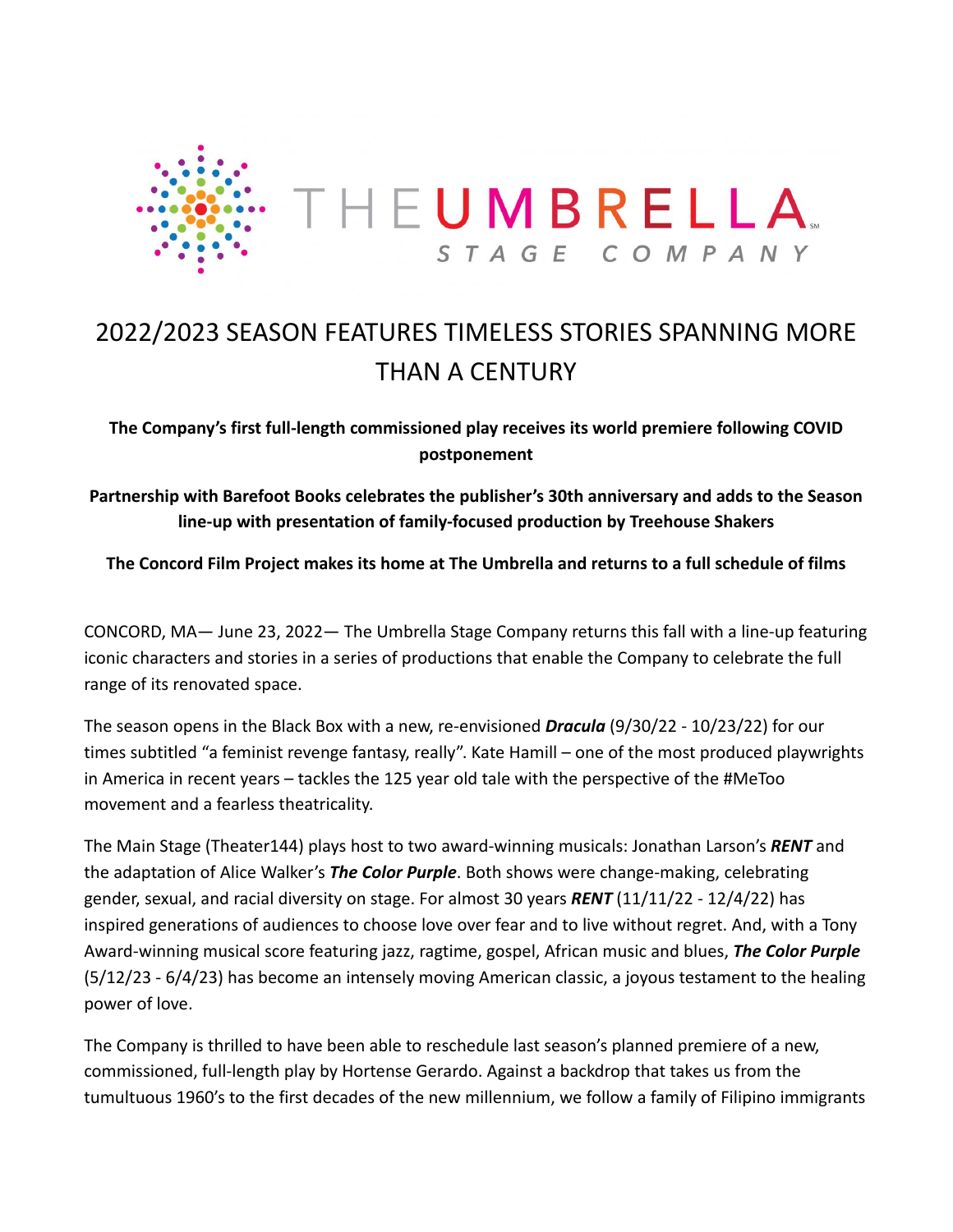as they assimilate to their new life in a fictional midwestern suburb of Cleveland, Ohio. With a wry and darkly comic voice, Gerardo shares the Asian American Pacific Islander experience and the raw, loving honesty that is family and the pursuit of the American dream. *Middleton Heights* will premiere in the Black Box in March 2023 (3/31/23 - 4/23/23).

The Umbrella Stage Company continued its community-based process for selecting its season productions. Titles are researched and considered by a diverse panel of Umbrella community members including performers, directors, designers, Board Directors and staff members. All are encouraged to contribute personal perspectives and varied points of view.

"Many of these stories and pieces have earned a place in audiences' hearts and minds over the years. In our discussions we felt it was time for them to be revisited, to look at them with fresh eyes and to get to know them again, today. The season offers audiences an opportunity to return to the theater to see something they may be familiar with, but presented in a new and exciting way," says The Umbrella Stage's Artistic Director, Brian Boruta.

An additional production is still to be announced for January/February, 2023. Plans for The Umbrella's traditional holiday programming in December are forthcoming.

# **Partnerships and Collaborations**

In addition to the regular season and in partnership with global publisher Barefoot Books, The Umbrella's Main Stage Theater144 will host a production of *The Boy Who Grew Flowers* by the Manhattan-based Treehouse Shakers (9/22-24/22). As one of New York's only theater and dance companies creating original work for young audiences, Treehouse Shakers creates inventive and engaging performances for young audiences that nurture creative thought and inspire dialogue. *The Boy Who Grew Flowers* is adapted from the book by Jen Wojtowicz and tells the story of Rink, a young boy who lives atop Lonesome Mountain with his family and sprouts beautiful flowers every full moon. Incorporating shadow puppetry, original music, and movement, the play incorporates themes of diversity, creating empathy, and celebrating individualism. Appropriate for ages 5-10. The play is part of Barefoot Books' 30th Anniversary celebration and will be presented alongside an interactive gallery exhibit also at The Umbrella.

And the **Concord Film Project** returns to full programming and a full-time home at The Umbrella beginning in the fall. Each month will feature a new title from the best of drama, comedy, international, and documentary films to be announced in the coming months.

The Umbrella is ADA accessible, a proud partner in the Massachusetts Cultural Council's EBT Card-to-Culture program, and provides free parking and free admission to its visual arts galleries. Subscriptions will go on sale August 1 and single tickets will be released in coordination with each production. For more information, see [https://TheUmbrellaArts.org/Boxoffice](https://theumbrellaarts.org/Boxoffice)